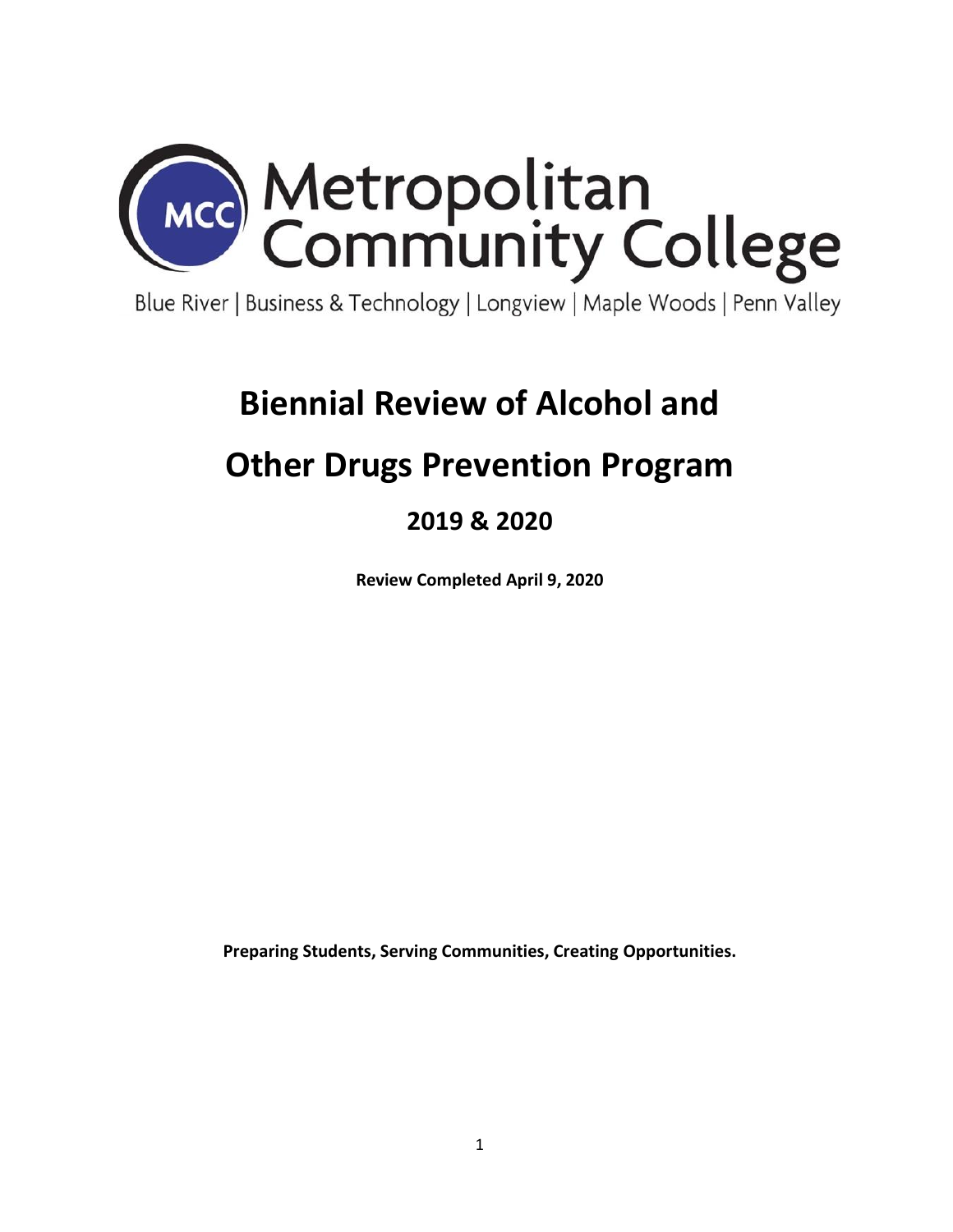# **Table of Contents**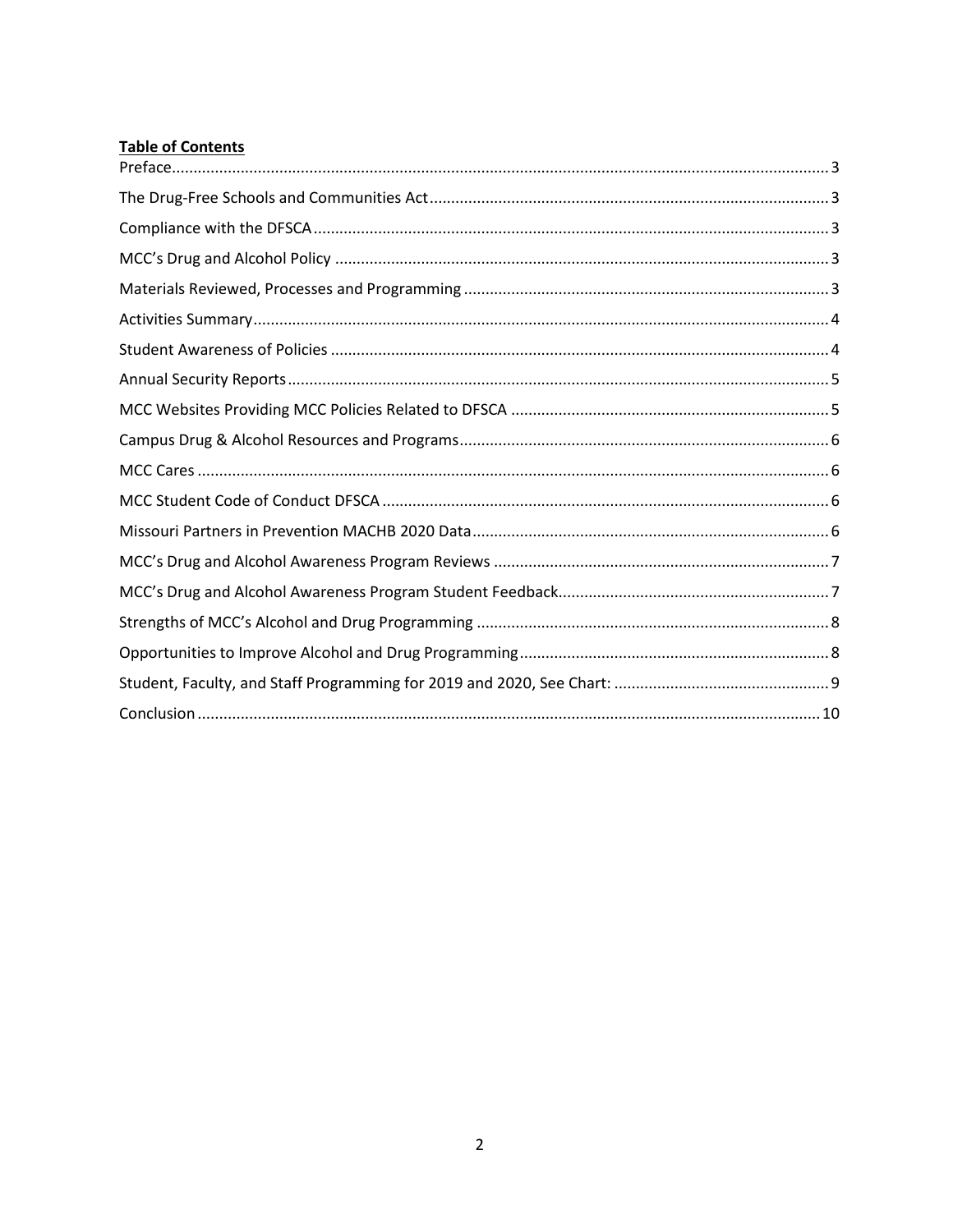# <span id="page-2-0"></span>**Preface**

The Metropolitan Community College Biennial Review qualifies for fulfillment of the Drug-Free Schools and Campuses Regulation that requires institutions of higher education to conduct a biennial review of their alcohol and other drug programs and policies (EDGAR Part 86.100).

# <span id="page-2-1"></span>**The Drug-Free Schools and Communities Act**

The Drug-Free Schools and Communities Act (DFSCA) requires that, as a condition of receiving funds or any other form of financial assistance under any federal program, institutions of higher education collect information regarding drug and alcohol prevention policies, procedures and programs for students and college employees both on school premises and as part of any of its activities.

In order to certify its compliance with the regulations, a college or university must adopt and implement a drug prevention program to prevent the unlawful possession, use, or distribution of illicit drugs and alcohol by all students and employees both on school premises and as part of any of its activities.

Creating a program that complies with the regulations requires institutions to do the following:

- Prepare a written policy on alcohol and other drugs.
- Develop a sound method for distribution of the policy to every student, faculty and staff member each year.
- Prepare a biennial review report on the effectiveness of its alcohol and other drug programs and the consistency of policy enforcement.
- Maintain its biennial review report on file so that it can be submitted, if requested by the U.S. Department of Education, other entity or individual.

#### <span id="page-2-2"></span>**Compliance with the DFSCA**

MCC continues to remain in compliance with the requirements of the Drug-Free Schools and Communities Act. The institution has adopted and implemented programs to prevent the abuse of alcohol and use or distribution of illicit drugs by students and employees on its premises and as a part of any of its activities, as demonstrated through this biennial review. Also, MCC has a policy on alcohol and other drugs (AOD) and has developed a thorough method for distributing this policy to every student and employee.

Metropolitan Community College (MCC) conducted a review as required for the years 2019 and 2020. A hard copy of this report is available with each of MCC's five campus Deans of Student Development, the district's Associate Vice Chancellor of Student Financial Services, and the Student Consumer Information section on the MCC website [http://mcckc.edu/our-students/consumer](http://mcckc.edu/our-students/consumer-info/stuconfirmationinfo.aspx)[info/stuconfirmationinfo.aspx](http://mcckc.edu/our-students/consumer-info/stuconfirmationinfo.aspx) .

# <span id="page-2-3"></span>**MCC's Drug and Alcohol Policy**

MCC is committed to a safe, secure, healthful, drug-free work, campus, and community environment, and has adopted the Drug-Free Schools and Communities Act and Drug-Free Workplace Act standards as part of its policies. All applicable alcohol and drug regulations, including federal and state underage drinking laws, are enforced. The unlawful possession, use, and/or sale of alcoholic beverages and illegal drugs are specifically prohibited, and violations carry substantial sanctions up to and including expulsion or termination of employment and/or referral for prosecution. MCC standards of conduct prohibit the unlawful possession, use or distribution of illicit drugs and alcohol by students and employees on the college's property or as part of any of its activities. Alcohol is permitted on college property only in certain limited circumstances when required approvals have been obtained.

# <span id="page-2-4"></span>**Materials Reviewed, Processes and Programming**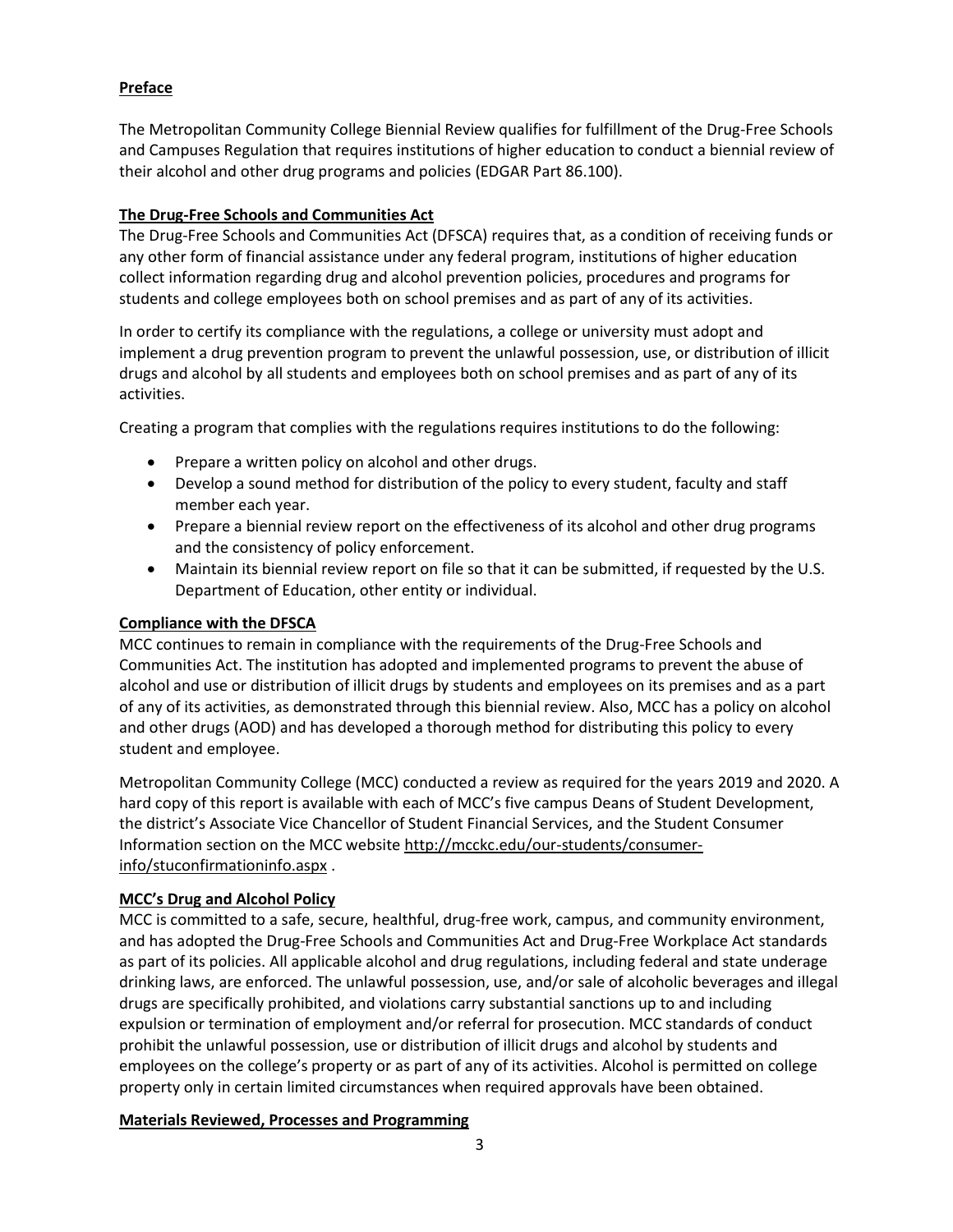- The following materials and programs were examined for the biennial review:
	- Past MCC Biennial Reviews and Data
	- MCC Catalog and Student Handbook
	- MCC Annual Security Reports
	- MCC Drug and Alcohol Prevention Policy
	- MCC Drug-Free Workplace Policy
	- MCC Health Services Substance Abuse website
	- MCC Public Safety Drug and Alcohol Prevention Policy websites
	- MCC Student Services Code of Conduct Alcohol/Drug Violations
	- MCC Student Conduct Regulations
	- MCC Tobacco Free Policy
	- The Higher Education Amendments of 1998, (P.L. 105-244) and the Drug-Free Schools and Communities Act Amendments of 1989, (P.L. 101-226)
	- The Alcohol and Other drug programs and policies (EDGAR Part 86.100)
	- Alcohol and Other Drug Policy documents available to all faculty, students, and staff
	- Counseling Center and Veteran Services listing on the Alcohol and Drug Programs
	- Campus Events Alcohol Use Policy and Procedure
	- Missouri Alcoholic Beverages Laws

During the years of 2019 and 2020, MCC continued implementing effective programs which have supported the district's low number of alcohol and drug-related incidents. MCC's students, faculty and staff engaged in interactive activities and programs, counselor focus groups, dean's meetings with DFSCA dialog, student surveys and Biennial Review Committee meetings involving many MCC employees, including the following:

- Ms. Karen Moore-Associate Vice Chancellor of Student Success and Engagement
- Dr. Jon Burke-Dean of Student Development MCC-Blue River & MCC-Business and Technology
- Dr. Diana McElroy-Dean of Student Development MCC-Longview
- Mr. Terrell Tigner-Dean of Student Development MCC-Maple Woods
- Mr. Eric Thompson/Ms. Chelsia Potts- Interim Dean of Student Development MCC-Penn Valley
- 12 MCC Counselors representing each of the five campuses.
- Biennial Review Committee: Kim Fernandes-Director of Student Disability Services, Dr. Jon Burke-MCC-Blue River & Business and Technology Dean of Student Development, Mr. Clayton Robinson-MCC-Maple Woods Counselor, Officer David Cooper-MCC-Longview Campus Police Department

#### <span id="page-3-0"></span>**Activities Summary**

MCC offers a broad range of alcohol and drug abuse awareness as well as alcohol and drug-free activities. Some of these activities specifically involve evening activities that students statistically tend to engage in. The purpose of these activities is to divert high-risk evening drinking while introducing safe pro-social activities. All student activities are alcohol-free events. There are many student activities throughout the academic year, which encourage student participation while in a fun, alcohol-free environment. A sample of student activities that took place over the last two years includes student club activities, movies, concerts, comedians, speakers, etc. MCC also offers a wide variety of programs and non-touch programming related to drug and alcohol awareness. There is a high level of collaboration between counselors, Campus Life and Leadership staff and Campus Police to provide drug and alcohol programming on each campus.

#### <span id="page-3-1"></span>**Student Awareness of Policies**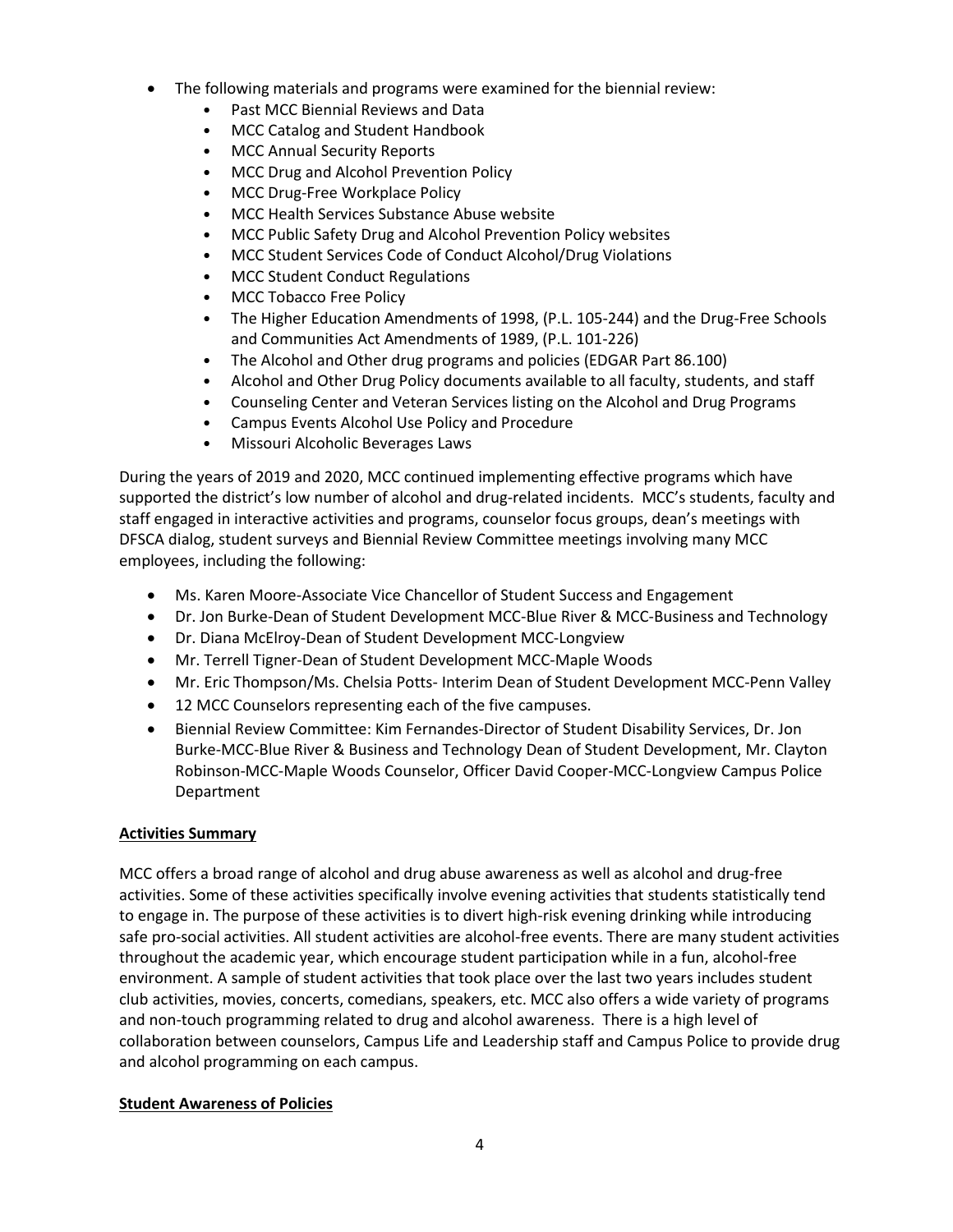Surveys were given to students at many of the events and activities to measure their level of awareness of MCC's drug and alcohol prevention policies, procedures and programs. The responses show students primary sources of drug, alcohol and other drug awareness were on campus AOD activities, College 100 courses, campus flyers, and pamphlets. MCC explored and implemented additional methods of distributing and communicating the institution's policies and/or procedures related to the use of illicit drugs and the abuse of alcohol. Social media posts related to campus activities and programming continue to improve awareness of events and activities. Student surveys will continue to be conducted to measure the effectiveness of AOD programming awareness.

#### <span id="page-4-0"></span>**Annual Security Reports**

The Student Right to Know, Campus Security, and Compliance Reports are published on an annual basis as required under The Jeanne Clery Disclosure of Campus Security Policy and Campus Crime Statistics Act, 20 U.S.C. § 1092(f) ("Clery Act") as amended by The Violence Against Women Reauthorization Act of 2013, and includes statistical, policy and procedural information as required by law.

The MCC police department prepares the annual security report to comply with the Clery Act. The crime statistics included in the report are compiled from reports received by the MCC police department, deans of students, chancellor's office and other campus security authorities and from reports provided from local law enforcement agencies. Each year, an email notification is sent to all enrolled students and employees that provides the website to access this report. Copies of the report may also be obtained from the MCC Police Department.

The report includes MCC's Alcohol and Other Drug Policies and Incidences. The data is studied regularly to make decisions for future training and programming for MCC students and personnel.

The full text of this report is accessible from the MCC website at:

#### <http://mcckc.edu/studentrighttoknow> &

#### [https://mcckc.edu/our-students/docs/annual\\_security\\_report.pdf](https://mcckc.edu/our-students/docs/annual_security_report.pdf)

There have been no significant increases or decreases in MCC drug and alcohol violations. The data shows continued low numbers of infractions with fewer than **five** drug abuse and liquor law violations reports for all MCC campuses during 2019 and 2020.

#### <span id="page-4-1"></span>**MCC Websites Providing MCC Policies Related to DFSCA**

Policies and guidelines, which provide information related to alcohol and drugs can be found on the website links as well as in designated offices:

- The Student Consumer Information site has a plethora of links dedicated to the DFSCA: <http://mcckc.edu/our-students/consumer-info/stuconfirmationinfo.aspx>
- MCC Drug and Alcohol Awareness <http://mcckc.edu/counseling/drug-alcohol/>
- Metropolitan Community College Drug free Workplace, Campus and Community Policies: <https://mcckc.edu/our-students/docs/330060BP.pdf> <https://mcckc.edu/our-students/docs/330060DR.pdf>
- Drug-Free Workplace, Campus and Community Laws to Know: <http://mcckc.edu/counseling/drug-alcohol/mo-federal-laws.aspx>
- Prohibited Student Conduct: <http://www.mcckc.edu/codeofconduct>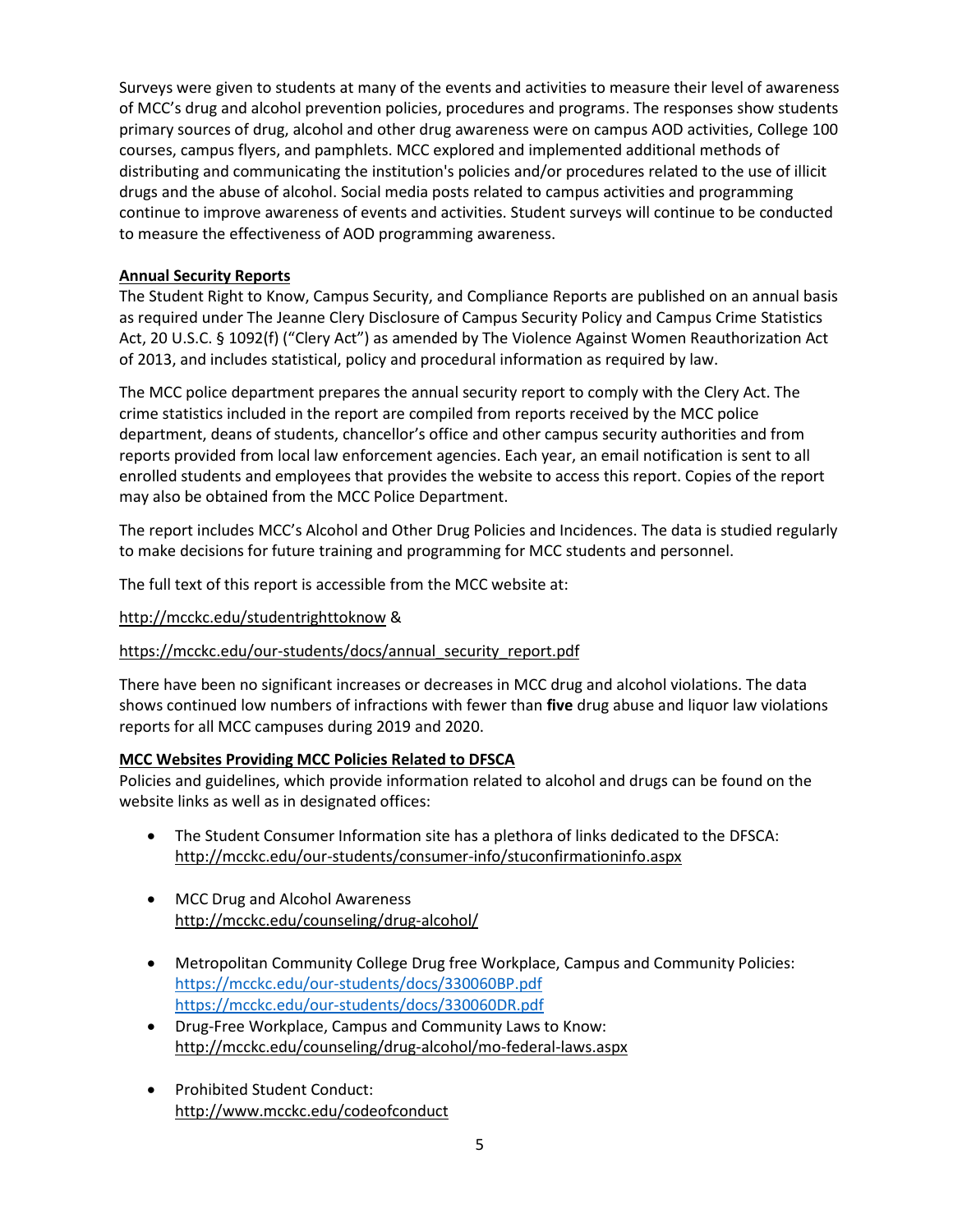- Summary of Disciplinary Actions: <http://www.mcckc.edu/codeofconduct>
- Missouri Laws Pertaining to Alcohol <https://www.alcoholproblemsandsolutions.org/missouri-alcohol-laws-wise-to-know/>

#### <span id="page-5-0"></span>**Campus Drug & Alcohol Resources and Programs**

Each campus has developed a process to address the use of illicit drugs and abuse of alcohol by students and employees. The programs include the distribution of informational materials, educational programs, referrals, and college disciplinary actions. Students with alcohol or drug-related problems are encouraged to contact the campus counseling office for referrals to private and community agencies. Employees with alcohol or drug-related problems are encouraged to contact the MCC human resources office for information and referral to the district employee assistance program.

#### <http://mcckc.edu/counseling/drug-alcohol/resources-programs.aspx>

#### <span id="page-5-1"></span>**MCC Cares**

Metropolitan Community College (MCC) cares about the health, safety, and success of our students and campus community. MCC Cares coordinates existing resources that have been established to promote the health and safety of our community.

#### <http://mcckc.edu/mcc-cares/>

#### <span id="page-5-2"></span>**MCC Student Code of Conduct DFSCA**

MCC is committed to maintaining a teaching and learning environment that fosters critical thinking, creativity, personal integrity, and positive self-esteem. The intent of the Student Code of Conduct is to define a collegiate standard of behavior and to describe the actions to be taken if a person disregards this standard. As such, MCC's standards of conduct prohibit the unlawful possession, use or distribution of illicit drugs and alcohol by students and employees on the college's property or as part of any of its activities. Alcohol is permitted on college property only in certain limited circumstances when required approvals have been obtained.

All applicable alcohol and drug regulations, including federal and state underage drinking laws, are enforced. The unlawful possession, use, and/or sale of alcoholic beverages and illegal drugs are specifically prohibited, and violations carry substantial sanctions up to and including expulsion or termination of employment and/or referral for prosecution. (See MCC Board Policy and District Regulation 3.30060, §§195.003, RSMo et. seq.) The state of Missouri sets the minimum age to purchase or possess any alcoholic beverage at 21. Specific ordinances regarding violations of alcohol laws, including driving while intoxicated are available from the MCC Police Department. The number of arrests, referrals and disciplinary actions related to drug abuse and liquor law violations at the institutional level for all of our campuses for the time period of this review is very low (see Campus Safety and Security report).

#### <span id="page-5-3"></span>**Missouri Partners in Prevention MACHB 2020 Data**

In 2020, MCC partnered with Missouri Partners in Prevention to assess MCC students' attitudes and behaviors related to drugs and alcohol and mental health. A total of 267 students from all five campuses participated for a return rate of 18%. The MCC results were compared with survey results from other Missouri institutions of higher education. Below are the overall findings related to drugs and alcohol. From the data, it appears that programming related to prescription drug use and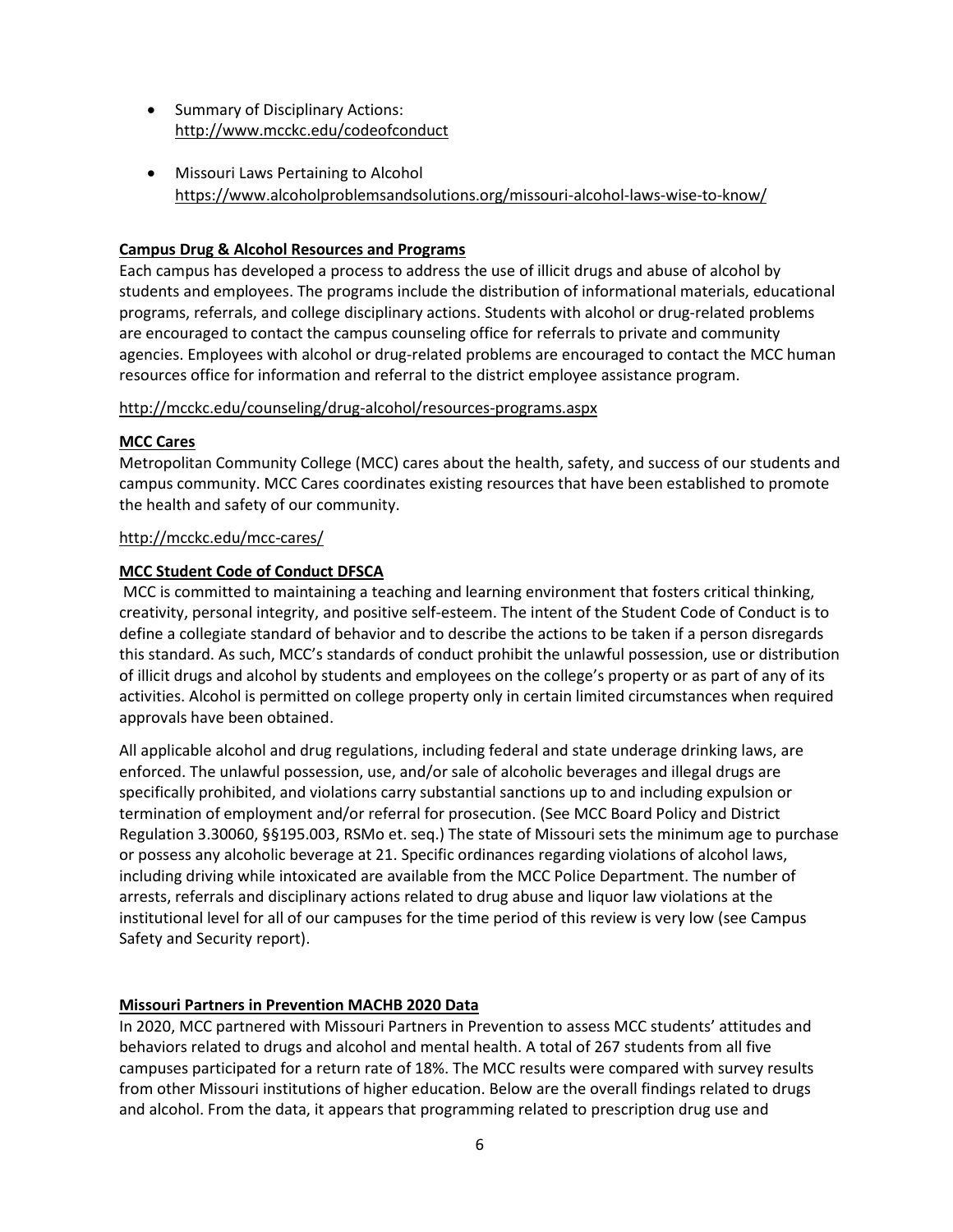tobacco/nicotine use could be particularly useful at MCC. Two MCC campuses held a student program on vaping after these results were compiled.

| <b>Survey Question</b>                               | <b>MCC</b> | <b>Other MO Colleges</b> |
|------------------------------------------------------|------------|--------------------------|
| Used alcohol in the past year                        | 72%        | 73%                      |
| Used alcohol in the past year (under 21)             | 45%        | 64%                      |
| Engage in binge drinking                             | 12%        | 22%                      |
| Cannabis use (any type)                              | 26%        | 29%                      |
| Prescription drug use (all types)                    | 9%         | 8%                       |
| Cocaine use                                          | 2%         | 3.1%                     |
| Heroin use                                           | 0%         | .2%                      |
| Other illicit drug use (ie ecstasy, mushrooms, etc.) | 5.3%       | 5%                       |
| Tobacco/nicotine use (any types)                     | 31%        | 28%                      |

# <span id="page-6-0"></span>**MCC's Drug and Alcohol Awareness Program Reviews**

MCC's counselors and the Biennial Review Committee meet during the academic year to review the effectiveness of the districts AOD programming. The goal of these meetings is to discuss the types of drug and alcohol programs currently offered at MCC and the effectiveness of these programs. It appears that the effectiveness of our current programming is good due to low numbers of drug and alcohol related offenses on our campuses. However, counselors and stakeholders continue to be asked how they would improve drug and alcohol awareness programs at MCC. During the 2020 meeting counselors stated the challenges of getting students to participate in on-site programs as being a continual problem for AOD activities, although participation has increased when virtual programs were provided in 2020 due to the pandemic. Stakeholders did state that bringing in quality on-site speakers has improved student participation. Feedback from the counselors was collected by The Biennial Review Committee in March of 2021 to review programming and student feedback from 2019 and 2020.

Counselor ideas for future programming:

- 1. Continue outreach to instructional community for interest in participation in scheduled counseling office programming events.
- 2. Continue offering events for the campus community to raise understanding and awareness levels for alcohol/drug intervention, prevention, and awareness practices.
- 3. Continue maintaining relationship with First Call KC for programming assistance and escalated student-in-need referrals.
- 4. Continue offering interactive events such as drunk/drug goggles, DUI exercises, marijuana jeopardy, and drunk nerf dodgeball.
- 5. Consider a combination of on-campus and virtual events in the future to increase participation and offer options for students.
- 6. Offer educational opportunities regarding marijuana given the recent legalization of medical marijuana usage in Missouri.

# <span id="page-6-1"></span>**MCC's Drug and Alcohol Awareness Program Student Feedback**

MCC's program feedback will continue to be used by MCC's Biennial Review Committee and counselors from each campus to improve upon current programming and prepare additional programming to continue meeting students' needs. Some data was collected in the last two years and is listed below. Unfortunately, an IT network disruption occurred at MCC in March 2020, and most of the survey data from 2019 and early 2020 was lost.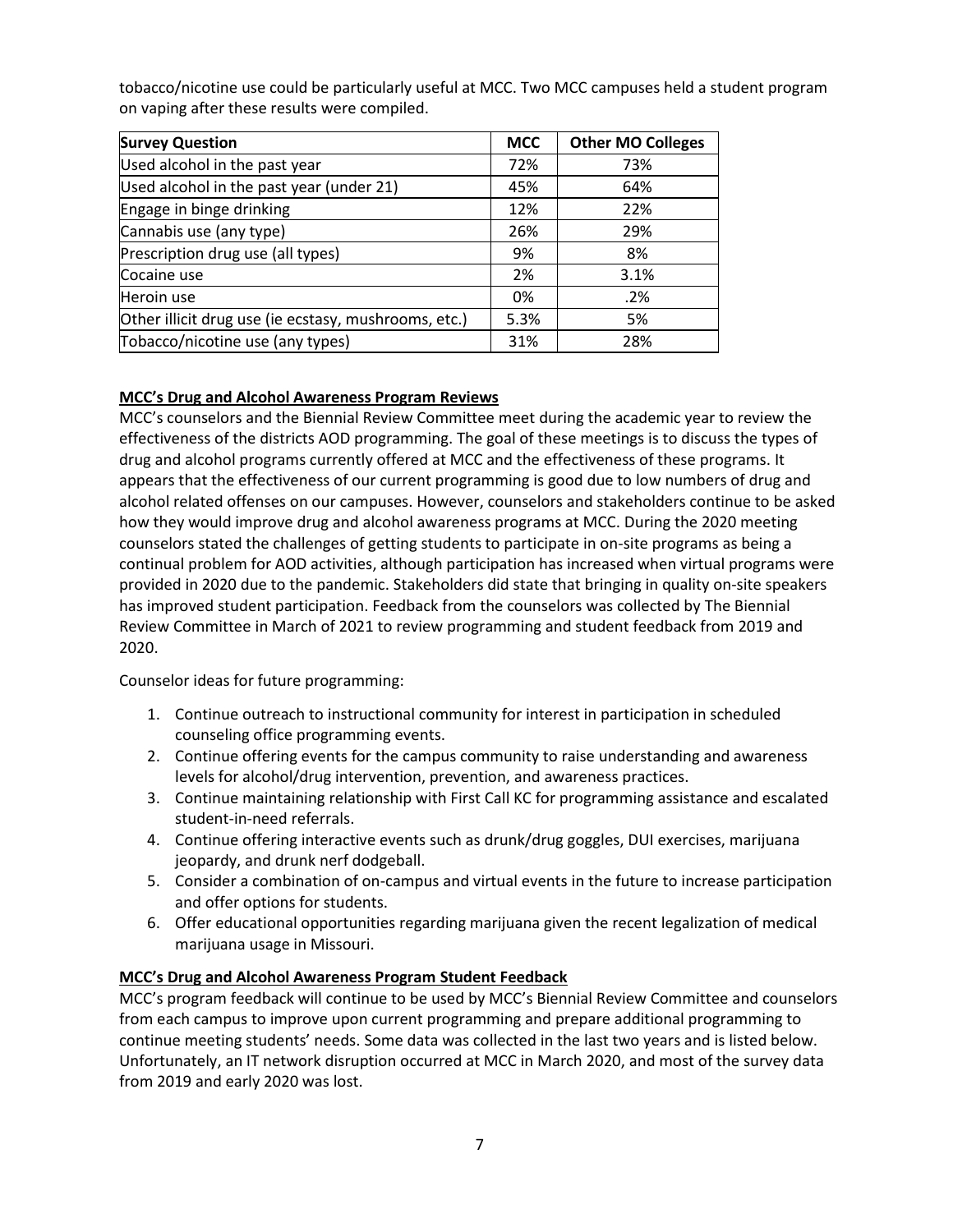The data below is an example of the positive effects of MCC's AOD programming. Pre and postprogram evaluations were administered to students and evaluated by MCC and local AOD specialists. The specific student feedback is from a program titled First Call Alcohol/ Drug Prevention & Recovery which involved viewing the Netflix Documentary, "Heroin(e)." Such data tracking allows MCC to make decisions on the effectiveness of the AOD activity.

A Pre/Post-Training Evaluation created with input from First Call consisted of three [3] questions and one [1] comments question. Of the 39 participants, 22 evaluations were received for a return rate of 56%. However, each survey area yields positive gain from participants with the largest gain in Q2. Based on viewing the documentary, activity, and Q/A, participants increased their awareness skills significantly in Q2 and satisfactory in Q1 and Q3.

Q1: I understand the physical impact that alcohol and drugs have on the human body?

Q2: I can identify the physical signs and consequences of opioid addiction?

Q3: I understand the academic and career consequences to consuming alcohol and drugs irresponsibly?

The institution will continue to monitor the effectiveness of AOD programming while continuing to provide support and programming at each of our five campuses and administration center.

#### <span id="page-7-0"></span>**Strengths of MCC's Alcohol and Drug Programming**

- Year-round programming is available to the students and employees of MCC.
- Annual notifications are sent to students of required elements of MCC's policies and student code of conduct, including the Clery Report.
- A low rate of alcohol and drug-related incidents have occurred during the 2019 and 2020 academic years as evidence by our annual security reports.

#### <span id="page-7-1"></span>**Opportunities to Improve Alcohol and Drug Programming**

- Expand the Biennial Review committee to include at least one MCC student to assist and give feedback for the following: 1) review the data from drug, alcohol and tobacco use prevention activities as it becomes available; 2) review MCC's Drug and Alcohol Abuse Prevention Program policies and procedures and put forward any recommended changes; and 3) develop and release future biennial reports.
- Better publicize MCC's alcohol-free student events in a manner which expresses the event is an alternative to binge drinking, partying, etc.
- Continue to provide student events and activities that offer student safe and alcohol-free alternatives.
- Continue assessing and promoting AOD programming for students, faculty, and staff.
- Explore utilizing social media toward alcohol and drug prevention efforts as this platform may be leveraged to reach many segments of our student population.
- Continue reviewing Drug and Alcohol Resources Guidelines brochure for updates.
- Continue updating and revising the required information, as described in the DFSCA, for annual distribution to faculty and staff using multiple methods.
- Continue to partner with faculty and staff in order to raise awareness of drug and alcohol abuse and ensure faculty and staff are equipped with updated resources.
- Use the MACHB data to inform future programming.

Metropolitan Community College has developed a comprehensive approach to address alcohol and other drug issues on campus. The College will continue to develop, assess, and pursue the best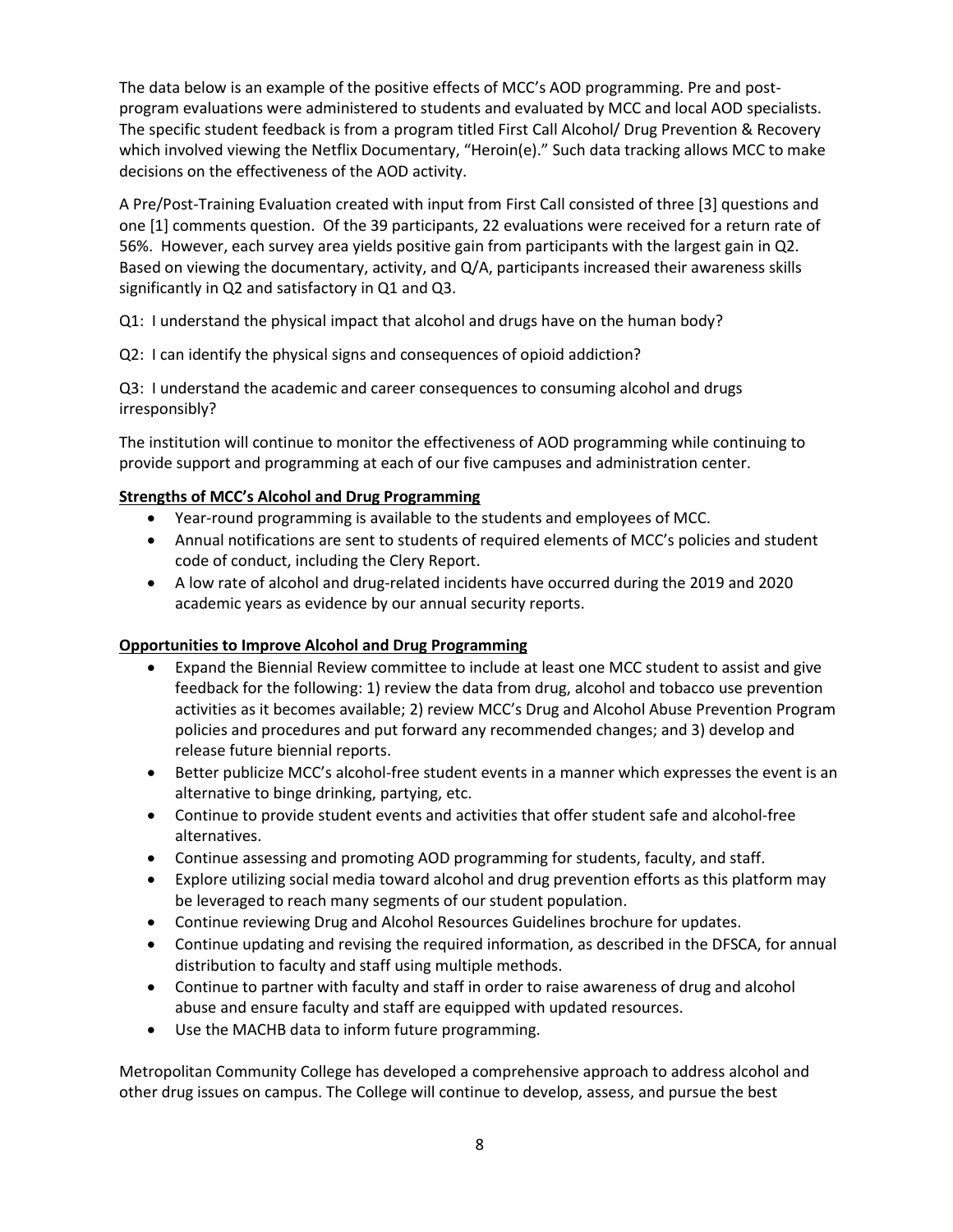practices for our campus community to create a safe and healthy learning and working environment for our students and employees.

# <span id="page-8-0"></span>**Student, Faculty, and Staff Programming for 2019 and 2020, See Chart:**

Due to the data breach that occurred in 2020, much of our data related to attendee numbers has been lost. This information is included below where available.

| <b>Event/Training</b>                                             | <b>Campus</b> | <b>Date</b>          | <b>Audience</b>                         | <b>Training Provided</b><br>By                                           | Approx. #<br><b>Attendees</b>                  |
|-------------------------------------------------------------------|---------------|----------------------|-----------------------------------------|--------------------------------------------------------------------------|------------------------------------------------|
| Happy Hour Sex,<br>Drugs, and Mocktails                           | <b>BR</b>     | 2/3/2019             | Students, Faculty/Staff Counseling      |                                                                          | N/A                                            |
| Mental Health<br><b>Resource Fair</b>                             | <b>MW</b>     | 2/5/2019             | <b>Students</b>                         | Counseling, First CallUnable to<br>KC, & NAMI-KC                         | collect due<br>to mixed<br>traffic<br>at event |
| Safe Spring Break                                                 | PV            | 3/6/2019             | <b>Students</b>                         | Campus Life &<br>Leadership                                              | N/A                                            |
| Heroin(e) Netflix<br>documentary                                  | <b>MW</b>     | 3/28/2019            | <b>Students</b>                         | Counseling & First<br>Call KC                                            | 39                                             |
| <b>Alcohol and Drug</b><br>Video Loop                             | PV            | All of April<br>2019 | <b>Students</b>                         | Counseling                                                               | N/A                                            |
| <b>Alcohol and Drug</b><br>Campus Display and<br><b>Resources</b> | PV            | All of April<br>2019 | <b>Students</b>                         | Counseling                                                               | N/A                                            |
| Mocktail Alcohol<br>Awareness                                     | LV            | 9/25/2019            | Students, Faculty/Staff Counseling, MCC | Police, & Campus<br>Life & Leadership                                    | 65                                             |
| <b>Health and Wellness</b><br>Fair                                | <b>PV</b>     | 11/7/2019            | <b>Students</b>                         | First Call, TMC<br>Behavioral Health,<br>KC Cares, &<br>Swope ReDiscover | N/A                                            |
| Campus<br>Display/Resources                                       | PV            | $11/12 -$<br>16/2019 | <b>Students</b>                         | Counseling                                                               | N/A                                            |
| Alcohol and Drug<br>Video Loop                                    | PV            | $11/12 -$<br>16/2019 | <b>Students</b>                         | Counseling                                                               | N/A                                            |
| <b>Alcohol and Drug</b><br>Goggles                                | PV            | $11/12 -$<br>16/2019 | <b>Students</b>                         | Counseling                                                               | N/A                                            |
| Adults in Recovery<br>Panel Discussion (2<br>sessions)            | <b>MW</b>     | 11/13/19             | Students                                | Counseling & First<br>Call KC                                            | 65                                             |
| Sobriety Test                                                     | PV            | 11/14/19             | <b>Students</b>                         | Counseling & MCC<br>Police                                               | N/A                                            |
| <b>First Call</b><br>Presentation                                 | PV            | 11/13/2019           | <b>Students</b>                         | Counseling & First<br>Call                                               | N/A                                            |
| Safe Spring Break                                                 | PV            | 3/11/2020            | <b>Students</b>                         | Campus Life &<br>Leadership                                              | N/A                                            |